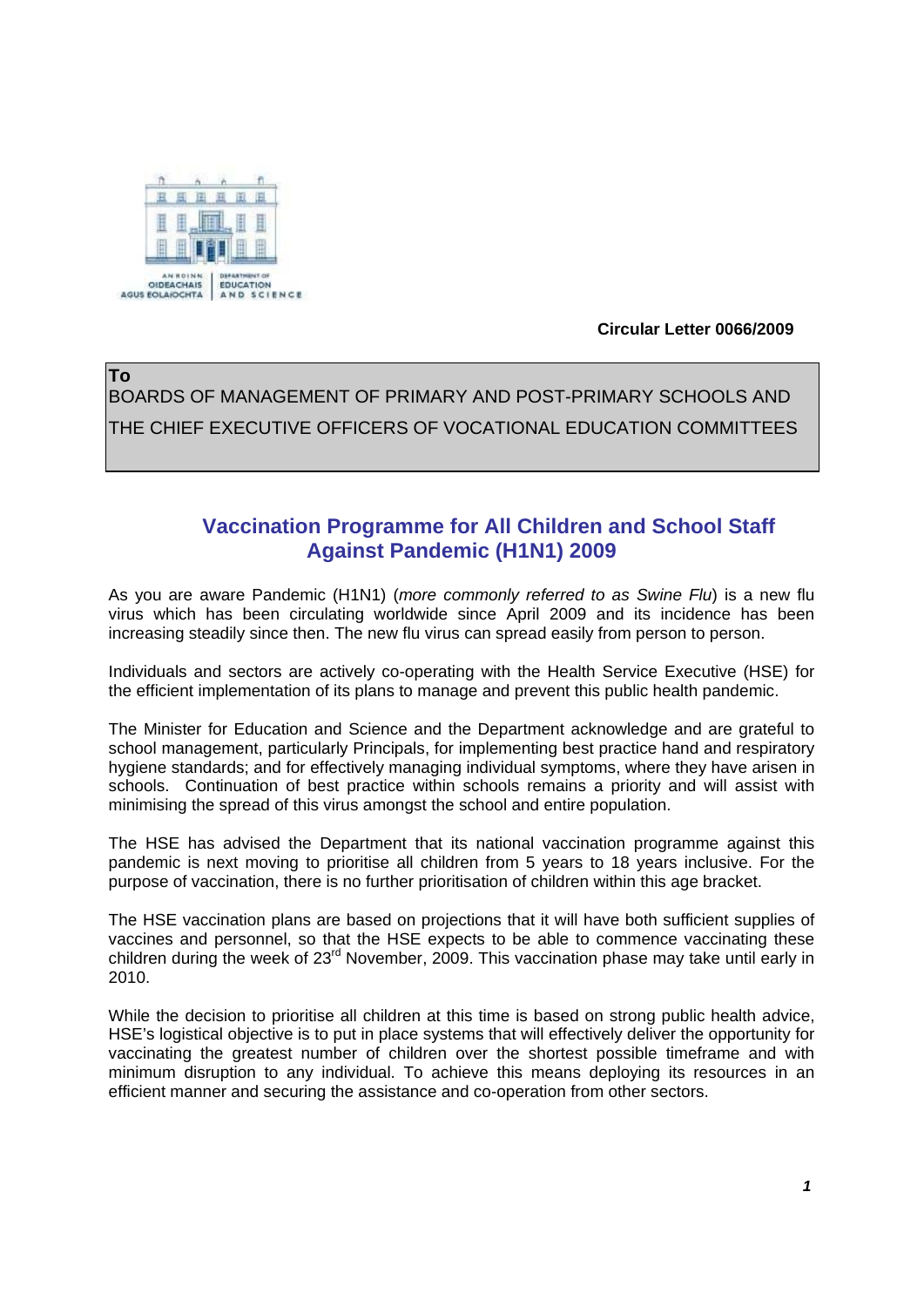The HSE has asked that schools might assist with promoting this phase of the vaccination programme by alerting parents/guardians of every pupil enrolled in a recognised school to the importance of and the opportunity to have their child(ren) vaccinated over these coming weeks. To that end the HSE will be providing your school with sufficient quantities of a 'vaccination pack' for distribution to parents/guardians *via* every pupil enrolled in your school. Included in this pack also will be a consent form for parents to complete for each child under 16 years. Children of 16 years and older may complete their own consent form. Schools are requested to alert the parents/guardians that the material has been distributed to them, *via* their child.

Against HSE's stated objective, above, and taking account of the projected availability of the vaccine, the dispersity of the population and schools and the range of school sizes, it will not be possible for the HSE to visit all schools.

As part of this phase of the national vaccination programme, all school staff are being offered vaccination against this pandemic.

## **HSE's Arrangements for Vaccinating All Children and School Staff**

The HSE is making arrangements for the delivery of this vaccine through the following three ways:

- **-** The HSE will determine the particular schools that they will visit to provide a vaccination programme for the pupils and staff in that school.
- **-** In some situations the HSE may also invite pupils/staff in schools that are proximate to a school that they are directly delivering the vaccination programme in, to have their pupils/staff attend in that school for vaccination. This will only happen where it is easy to make the practical arrangements for the movement of pupils between schools and with the co-operation and agreement between the management of the schools concerned.
- **-** The pupils/staff from all other schools will be advised to access the vaccination service at their local HSE mass vaccination clinic. The individual arrangements for these pupils will be made by their parents/guardians, who can also accompany them to the clinic.

The HSE is currently identifying the schedule of schools it envisages establishing clinics in. Given the economy of scale required for the HSE to establish a clinic, it is more likely that the HSE will identify post primary schools in the main. Where the HSE establishes a clinic in a school, the opening hours of that clinic will mirror, in as far as possible, the school day.

The practical arrangements for each school will be worked out locally by the HSE in consultation with each school. Again the Department would urge all schools to ensure that their contact details are available to their local Public Health Office. Details of the nearest local Department of Public Health can be found at www.hse.ie/eng/Find\_a\_Service/Public\_Health

The HSE is currently finalising its plans in respect of special schools. These plans will be communicated to these schools by the HSE as part of the local plans developed for all schools in a community.